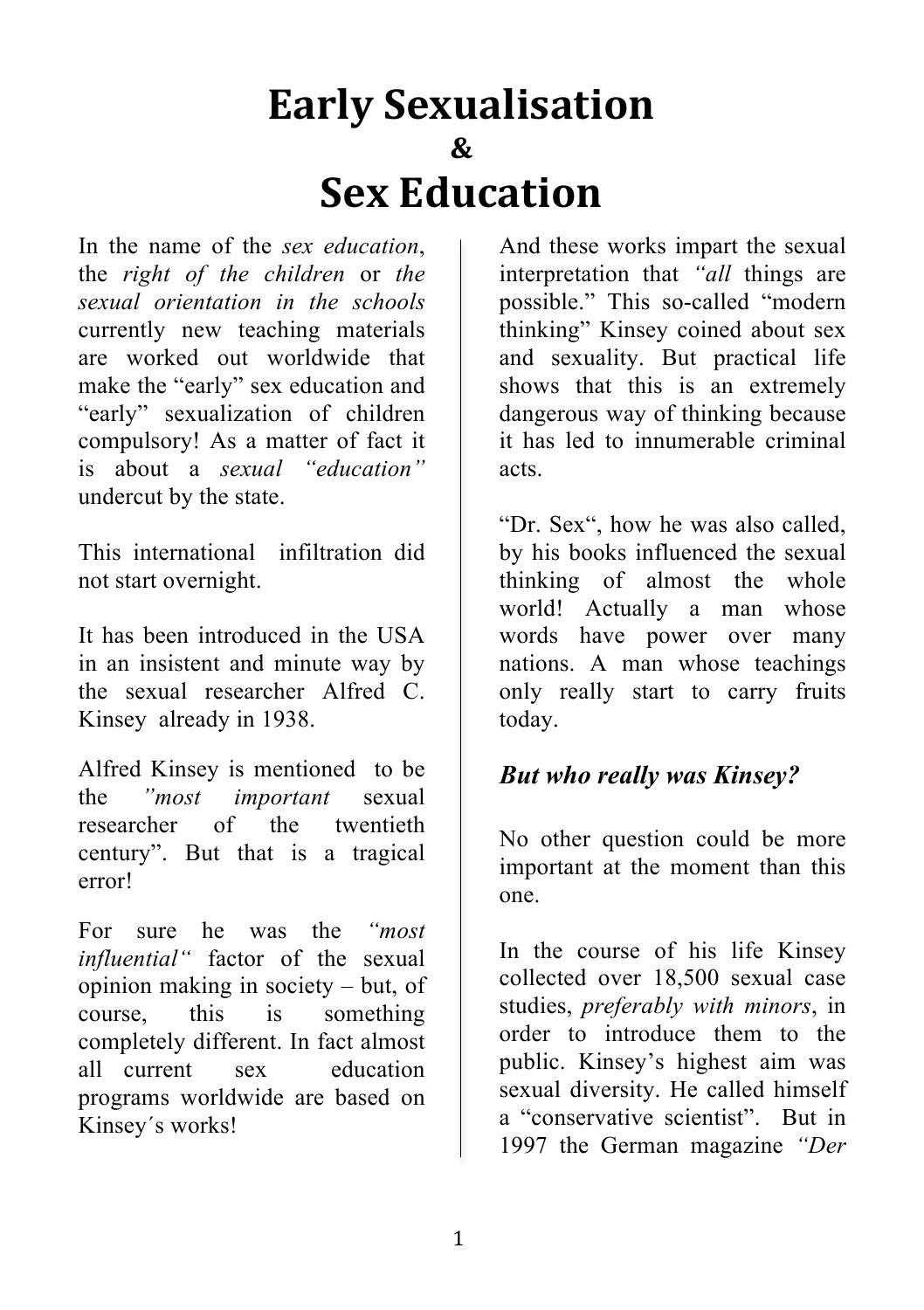*Spiegel"* brought to light the incredible double life of Kinsey.

Kinsey gathered coworkers around him to "scientifically" study the sexual behavior of humans, *but foremost that of underage children.* At the beginning all of his coworkers had to lay open their sexual life and behavior. In a secret room of his house he regularly organized group sex games with his coworkers and selected guests. He even forced his wife to participate in these games. - Kinsey had homosexual, heterosexual and sadomasochistic scenes filmed by a professional camera team.

Despite morbid pressure his employees still participated in these games as they feared for their careers. Kinsey employed people such as Clyde Martin, who as a statistician had no professional education. However, he still was in charge of the statistic analysis of all data. The whole thing was financed by the Jewish Rockefeller Foundation, which afterwards claimed to have demanded a professional statistician from Kinsey. – But he was not willing at all to proceed as demanded.

Kinsey himself suffered from extreme sadomasochism. Over and over again he is said to have manipulated his genitals violently and in an extraordinarily painful way.

**Would you accept a basic research on sexual human behavior, if you knew beforehand, that the initiator of this project was a criminal child abuser and statistic fraudster?** 

Did you know that the current worldwide trend of the Early Sexualisation is indeed proven to be based on exactly such a "scientific foundation"?

The documentary films "Forefathers of the Early Sexualisation" http:/panoramafilm.ch/dok-urvaeter.php and "Sex Compulsion" http:/panoramafilm.ch/dok-sexzwang.php bring to light frightening things in this regard. They prove:

#### *Alfred C. Kinsey was an Atrocity Propagandist!*

 **Would you accept public statistics which mainly consist of statements from criminals, especially from pedo-criminals, because their statements are supposed to be equal to those of usual citizens?**

#### *Kinsey was also a fraudster of statistics!*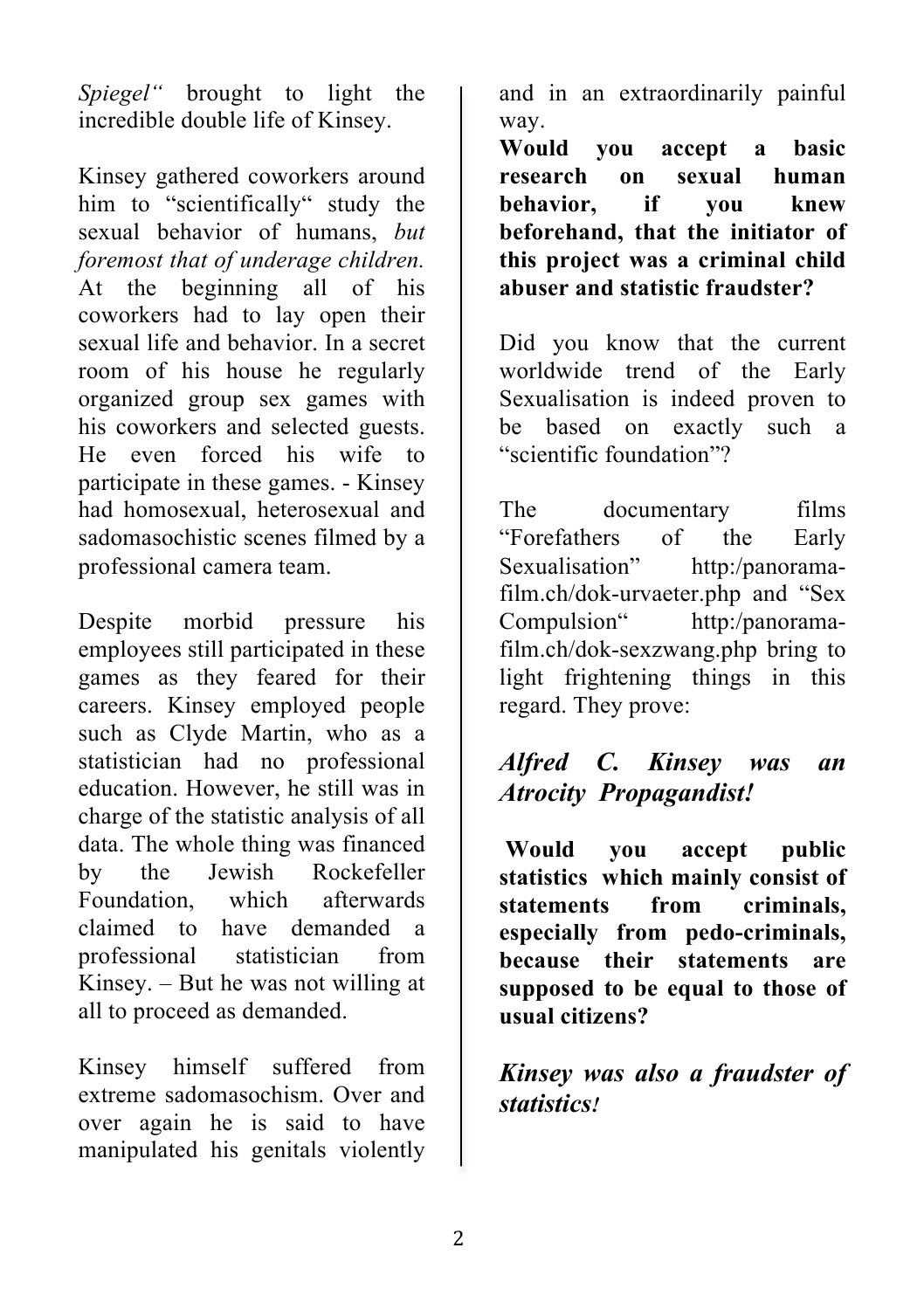When he tried to apply his more than 350 questions about the sexual behavior to the public in the 1940ies, it was very difficult to reach normal people. It was considerably easier to get to the data of "unconventionally living people". That is how the fraudulent picture was created that 95% of all American men were sexual offenders, 69% were regulars of prostitutes, 37% would have had homosexual experiences to the utmost and 17% of all farmers had sex with animals. No wonder, if instead of just normal citizens (such as pretended), about 1400 imprisoned criminal offenders of various US-states were asked. In fact, a lot of them were detained for sexual child abuse.

Not before 1981 these grave methodical fraud of Kinsey´s research were revealed by the media expert Dr. Judith Reisman. **What especially made people take notice was the fact that a big part of Kinsey's data was from pedo-criminals - respectively from criminal child abusers.**

Then a proportion of about 630 homosexual men was estimated (by Dr. Judith Reisman), - furthermore 200 so called "sexual psychopaths" were identified; then again 329 criminals who were punished because of any other offenses, but then also at least 317 male children from the age of 2 months(!) up to 15 years, who were sexually abused. (but it was suspected even more); then in turn 350 students with "differing behavior"; last but not least there was a group of criminals who Kinsey simply declared as "underworld". Actually it was not the population that was interviewed, but pedo-criminals! However, Kinsey's works still, up to this day, build the fundamental so-called "scientific" foundation of the sexual research worldwide.

#### *Kinsey was a Methodical Fraudster!*

What Alfred C. Kinsey called "normal children's sex," was nothing else than sexual torture of children. Kinsey had a passionate interest for the "ability of orgasm" especially from minors, i.e. from pre-adolescent boys without ejaculation!

Based on Reisman's research the documentary film "The Children of Table 34", (about the infamous "Table 34") which revealed - for the protection of further children victims - the most horrible details. In closest collaboration with Mr. Green - exposed by the BBC-Team as Rex King, a serial rapist who sexually abused more than 800 boys and girls - the devilish table